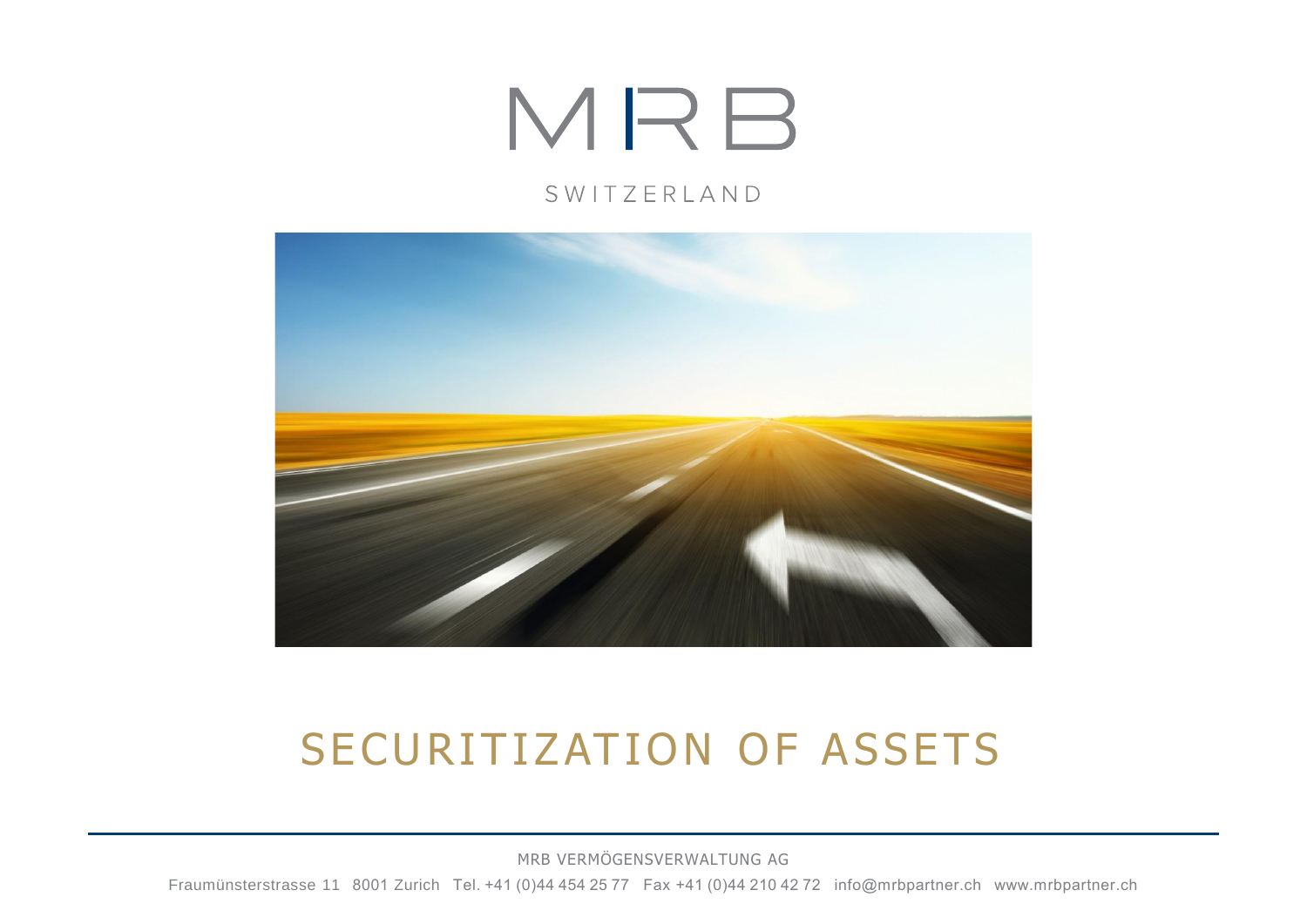### WHO WF ARE HISTORY AND REGULATORY STATUS

- MRB Vermögensverwaltungs AG (MRB) was **founded in 1979** in Zurich.
- We are experts in the structuring and the management of sophisticated investment solutions.
- We enable companies and portfolio managers to operate their own fund.
- Supervised by FINMA (Swiss Financial Markets Regulator) as a fund manager since 2009.
- Approved as a representative for foreign funds in Switzerland
- MRB guarantees adherence to the highest standards in asset management.
- MRB is 100% privately owned.
- Reliability and Performance are paramount to us.

Visit our website: <https://www.mrbpartner.ch/en/>

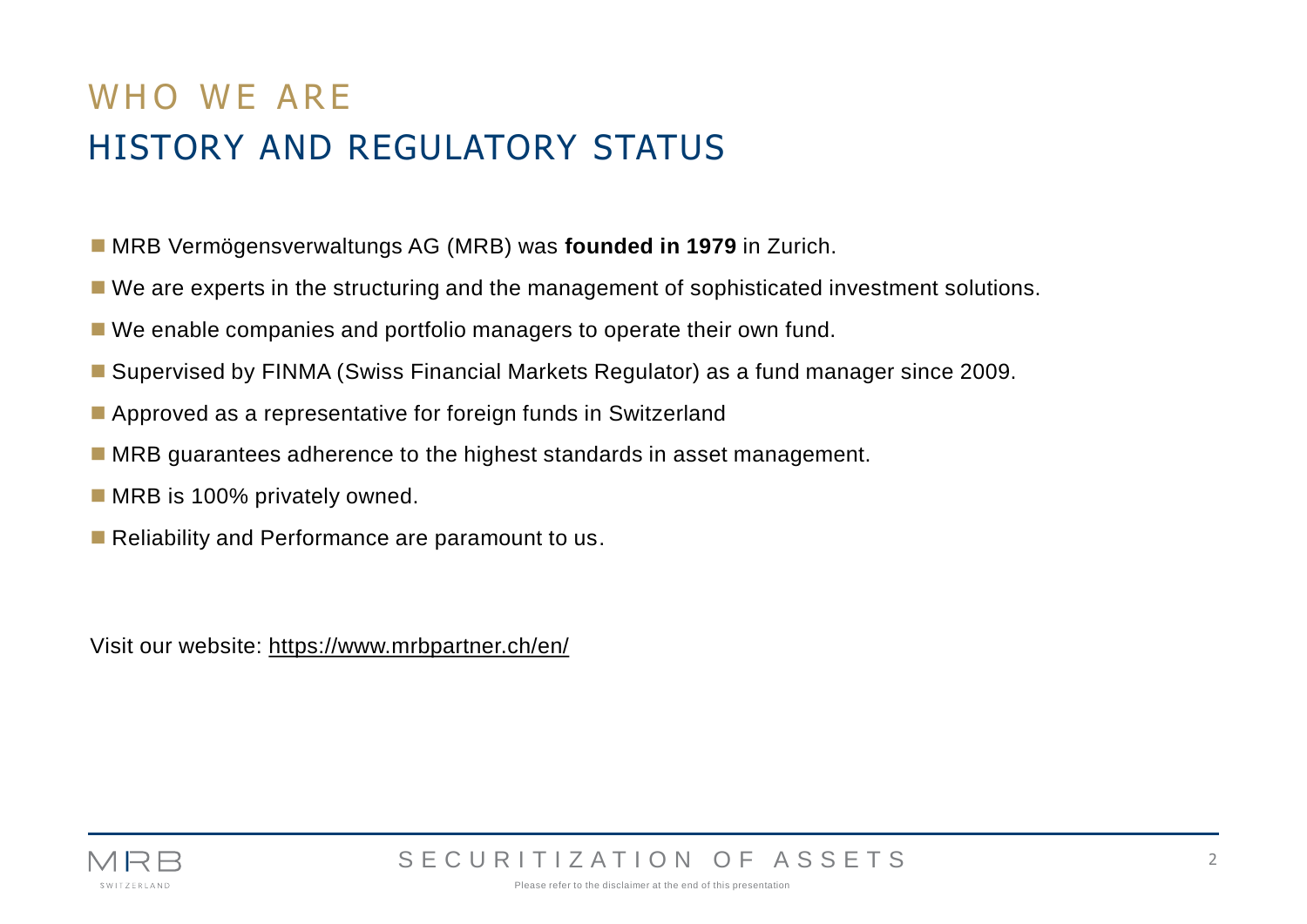### WHO WF ARE MARKUS TÖLLKE CEO & PARTNER



Markus is a shareholder and CEO of MRB. Following an apprenticeship in banking (Commerzbank AG), studying business administration (Albertus Magnus University in Cologne) and 5 years as a portfolio manager at Delbrück & Co. - Privatbankiers - (Cologne), he joined Munich based Merck Finck & Co. - Privatbankiers as head of asset management (2002- 2008). Following he was CEO and CIO at investment boutique FIDUKA GmbH, founded by investor legend André Kostolany, in Munich where he was responsible for a range of funds in the equity and bond space. From 2011 to 2014, Markus was Head of Fund Management at a FINMA regulated asset manager in Berne (Investas AG) and managed two major Swiss pension funds.

CONTACT

Email: mt@mrbpartner.ch Phone: +41 44 454 25 71

#### VOLKER VARNHOLT HEAD OF BUSINESS DEVELOPMENT



Volker Varnholt is Head of Business Development at MRB. After studying at the University of Lausanne (HEC) and the University of St. Gallen (HSG), he began his career in investment banking, as a fixed income trader - at Salomon Brothers in London and Deutsche Bank in Frankfurt. Since summer 2000 Volker lives and works in Zurich. At Julius Baer he worked for over 8 years as Head of Research, Head Portfolio Management Fixed Income and Wealth Management Advisory. In 2008 he moved to Clariden Leu Asset Management where he led the distribution of Clariden Leu funds into private banking. Before joining MRB, he worked in business development at the Zurich-based fund management company PMG Investment Solutions AG.

#### CONTACT

Email: vv@mrbpartner.ch Phone: +41 44 454 25 74



SECURITIZATION OF ASSETS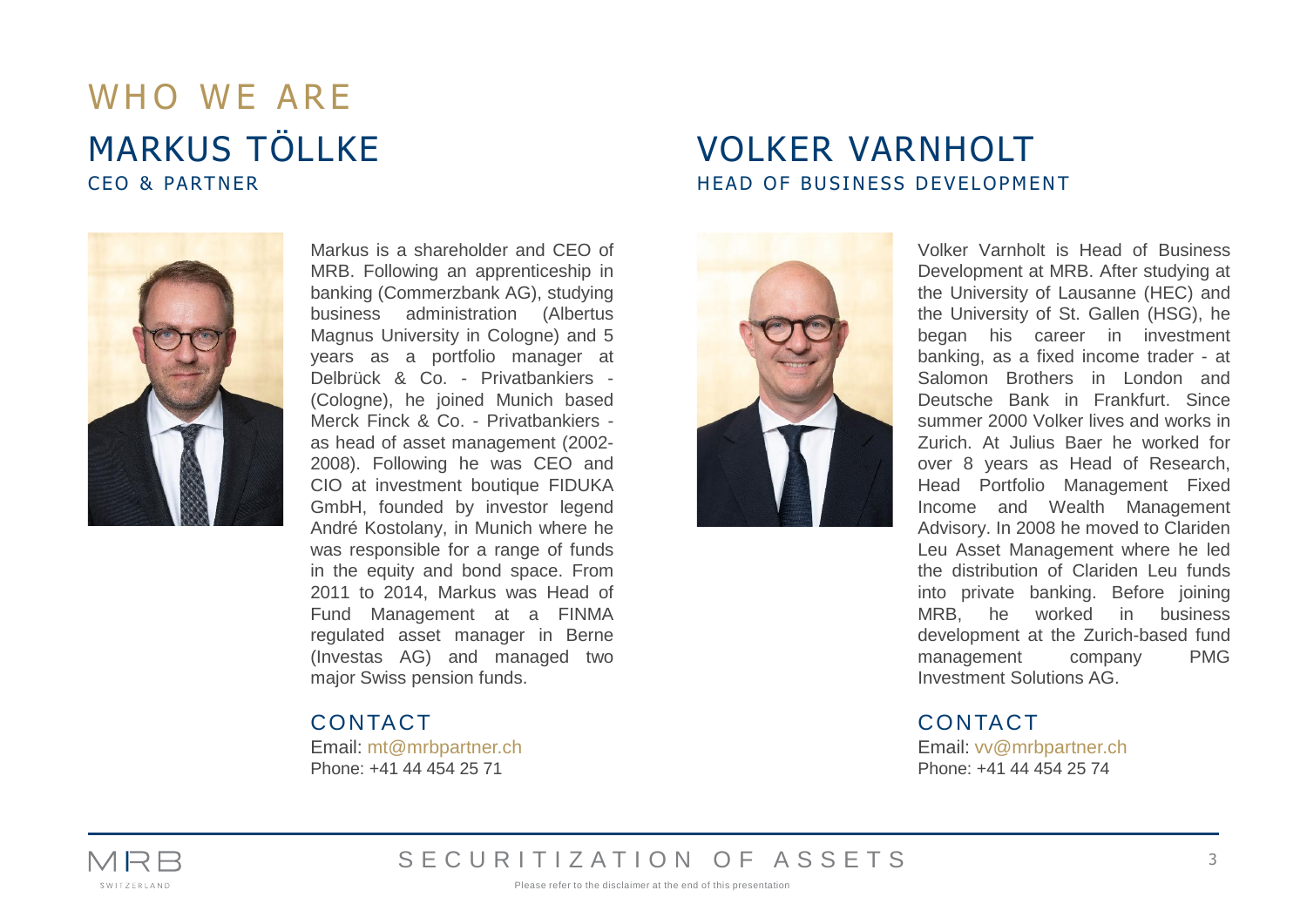### YOUR NEED - OUR SOLUTION WHAT A CERTIFICATE CAN DO FOR YOU - A SELECTION

- **Scalability and visibility** of investment competence. Eligibility for **industry awards**.
- **Compounding effect** enhances performance due to **cost savings** and **tax advantages**.

#### ■ Discretionary Asset Management:

- − **Efficient** portfolio management **one trade** instead of numerous trades over individual portfolios.
- − Easy **onboarding of new clients** (no need to change existing custodian bank relationships; no need to be onboarded by a bank as EAM; subscription of certificate units possible at any bank in CH).
- − Low barrier of **entry** for investors (no minimum for the capital commitment of single investors).
- − Better bond portfolio diversification as **institutional bonds** (with large denomination) become accessible.
- − Pooled assets allow to access highly **discounted share classes** and other institutional instruments.

#### ■ Family Office:

- − Certificates **simplify the transfer**, distribution and diversification of family assets.
- − Certificates facilitate the **outsourcing of duties** in back-office, middle-office and administration.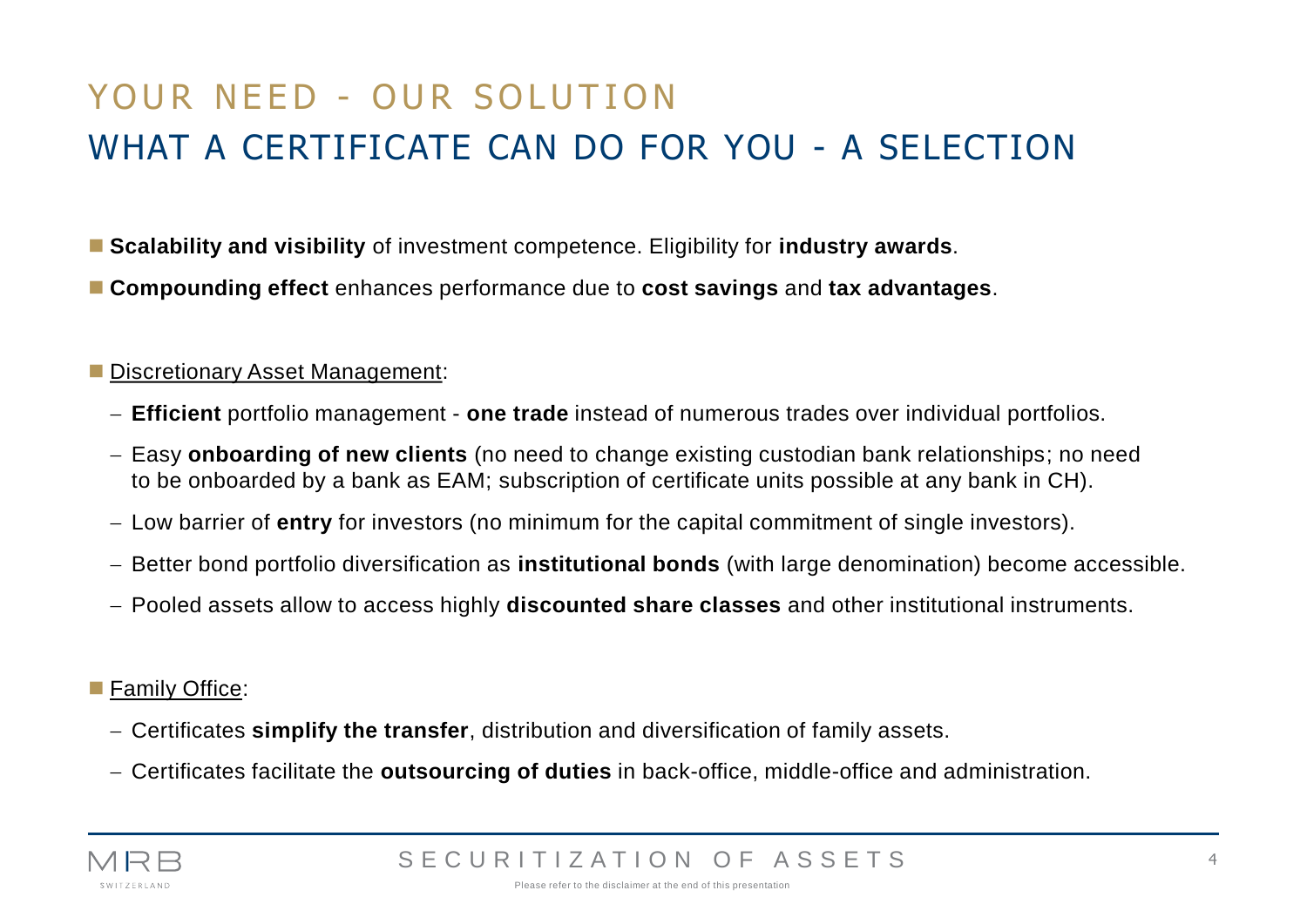### YOUR NEED - OUR SOLUTION SETTING UP YOUR CERTIFICATE

- We provide **professional solutions** within the scope of MRB's FINMA authorization as an asset manager of collective investments - including resources for portfolio management, compliance and risk management.
- We take care of the **whole process** from our partners' idea to launch a certificate to daily operations:
	- − We enable companies and (single) portfolio managers to **operate their own certificate** (with MRB).
	- − We **simplify** our partners' regulatory requirements (no FINMA license needed).
	- − We help our partners **avoid organizational complexities** and **reduce structural costs**.
	- − As an onboarded entity with service providers we help **avoid complex due diligence processes**.
	- − We **optimize time-to-market** for your certificate.
- No limitation by investment topic or complexity.
- We serve partners around the globe.

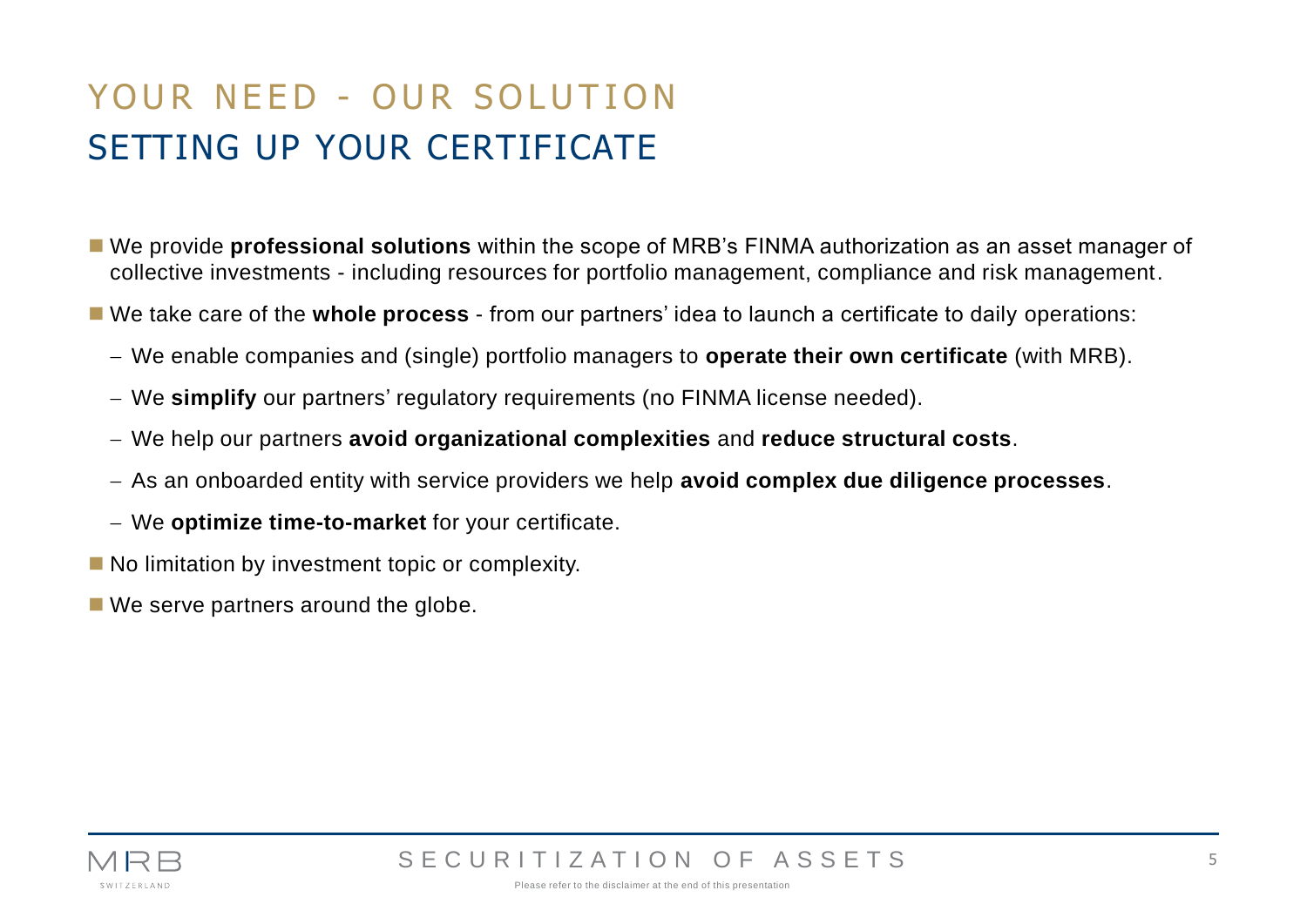### YOUR NEED - OUR SOLUTION SETTING UP YOUR CERTIFICATE

#### ■ Liquid Assets:

MRB is an **accredited partner** of premium structuring providers (UBS, ZKB, Leonteq, GenTwo etc.). Via exchange traded AMCs (SIX, Frankfurt / Stuttgart) investors' access is almost unlimited.

#### ■ Illiquid Assets / Digital Assets / CLNs:

In cooperation with «**GenTwo Digital**» we are the creators of a new generation of financial products and serve our clients with the ability to securitize **bankable and non-bankable assets (including Digital Assets)** with a Swiss ISIN no. and the exclusion of any bank related risk (off-balance sheet structure).

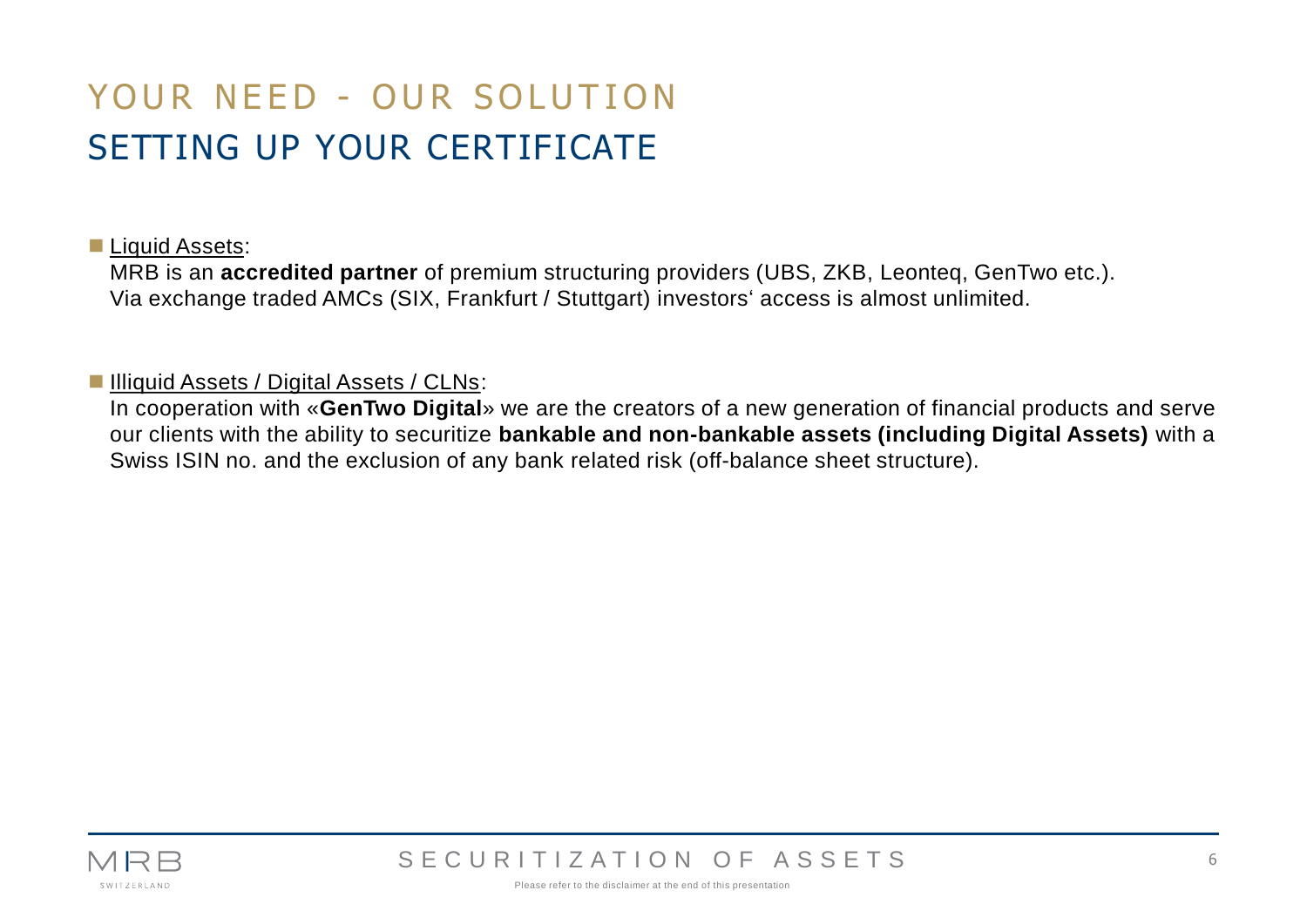### YOUR NEED - OUR SOLUTION FULL-SERVICE INVESTMENT MANAGEMENT

- Provision of the **regulatory investment manager function** within the scope of MRB's licensing (since 2009).
- Provision of the **operational set-up** to conduct portfolio management activities of a certificate.
- Provision of the required capacities for **compliance, risk management and reporting** of a certificate.
- **Audit-proof and yet flexible interaction** with companies and/or portfolio managers (modalities to be defined).
- Provision of **human resources** in portfolio management (one deputy portfolio manager; more if requested).
- Insurance **coverage of liability risks** including investment limit violations (deductible: CHF 50k / incident).
- **Accounting and legal** (contractual set-ups, regulatory updates, training, reporting).
- Life cycle management of a certificate's relationship with service providers.

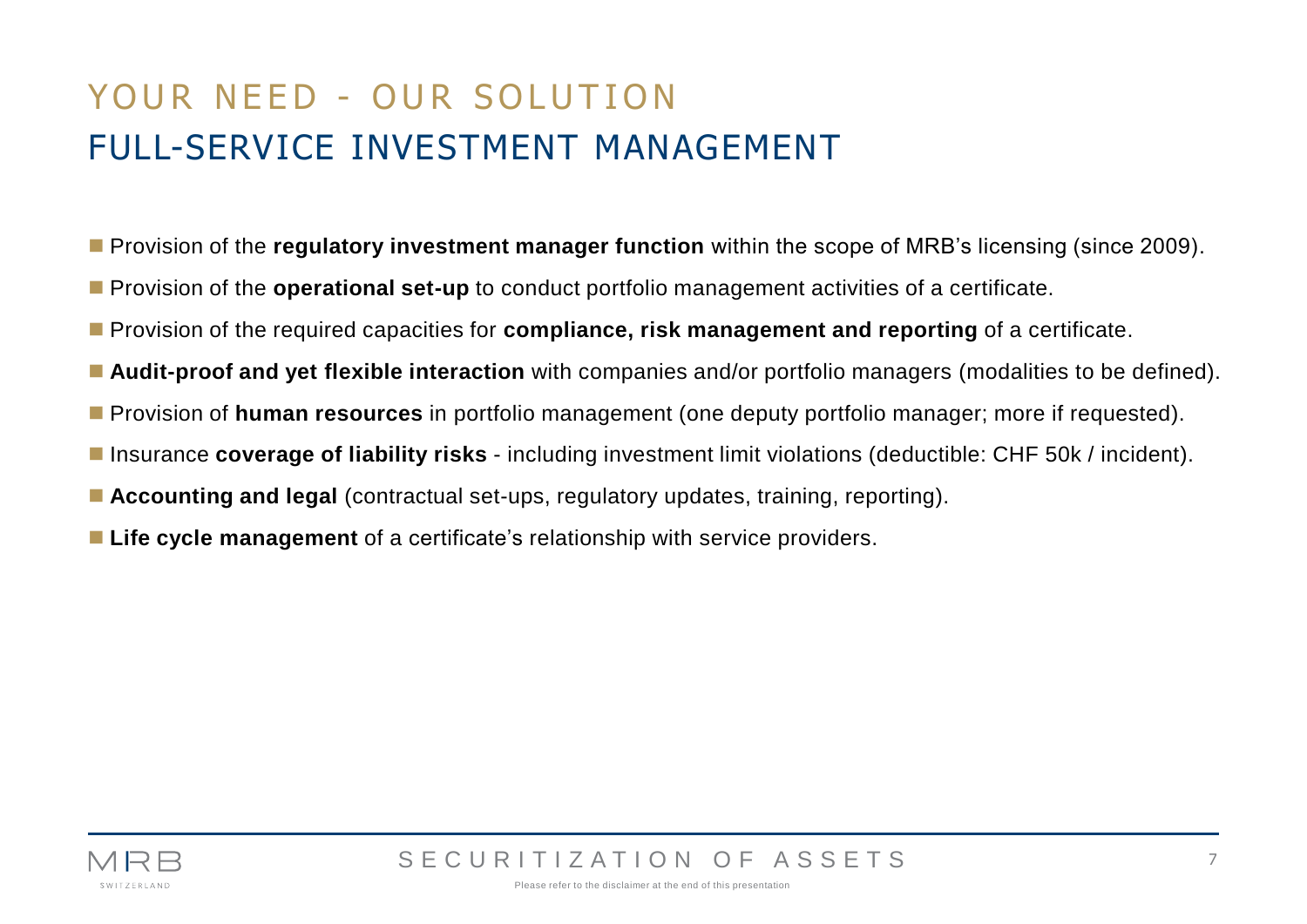### YOUR NEED - OUR SOLUTION UNIQUE VALUE ADDED

■ MRB provides substantial cost savings via access to its cellular issuance vehicle (MR3 Issuer PCC Ltd).

A cooperation with MRB may provide the **unique ability to transform an AMC into a fund at a later stage** while at the same time avoiding transactions at the level of the certificate's investors (i. e. minimal risk of losing investors on the upgrade to a fund).

Our service is based on successful track records (AMC => UCITS Fund).



SECURITIZATION OF ASSETS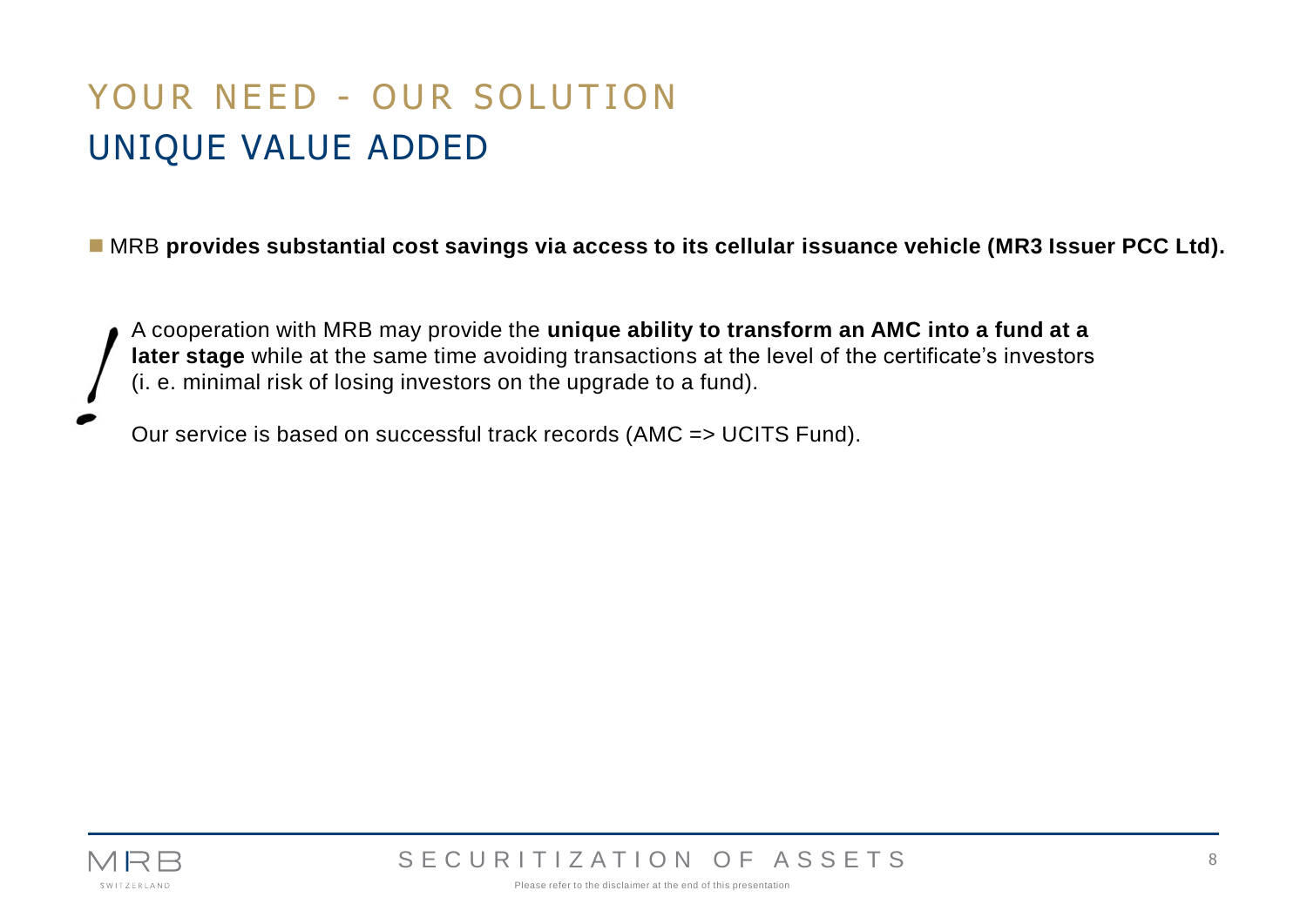### YOUR NEED - OUR SOLUTION INDICATIVE STRUCTURE OF AN AMC WITH GENTWO DIGITAL



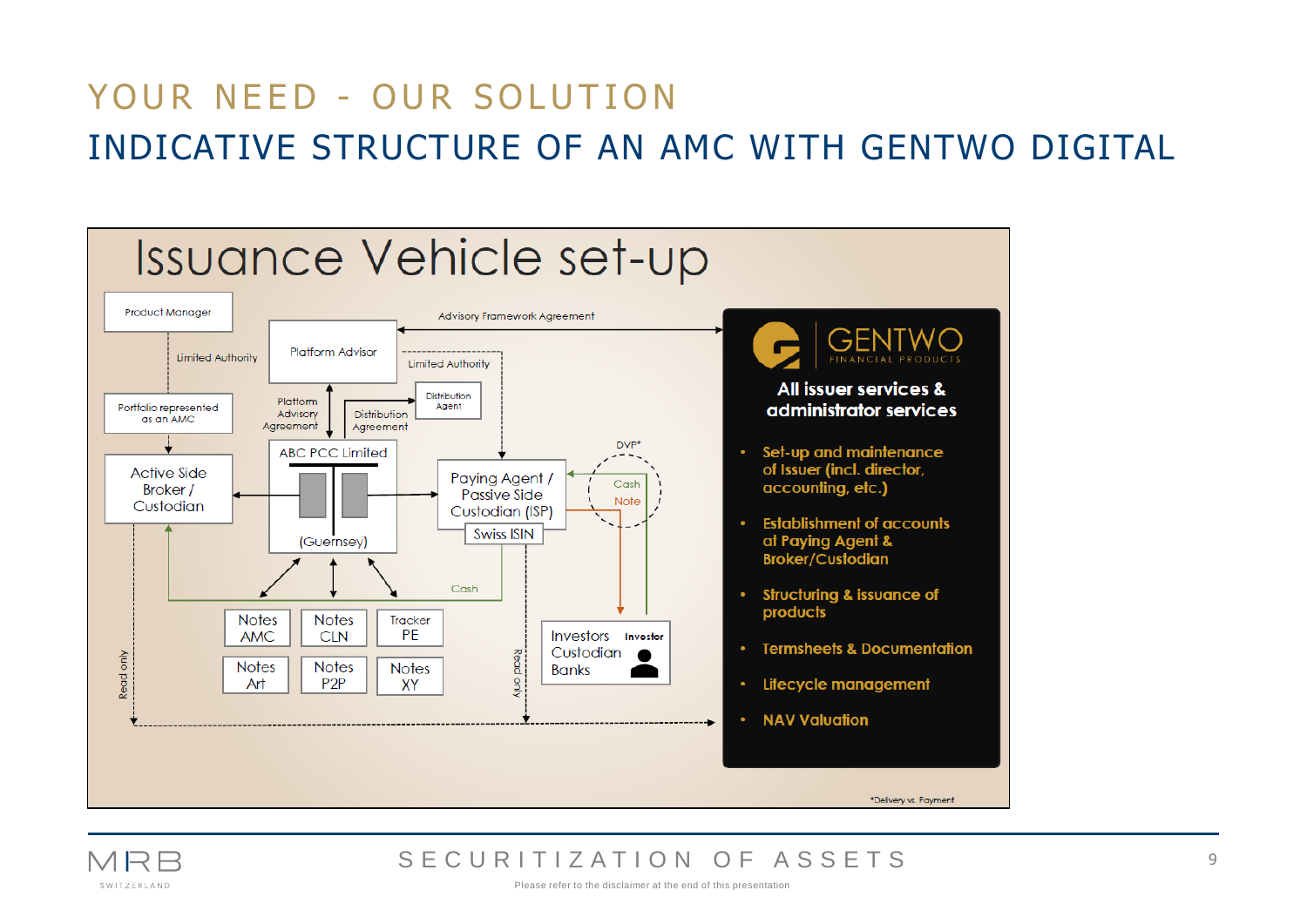### YOUR NEED - OUR SOLUTION PRICE TAG

 $\blacksquare$  Each set-up and structure is unique so that (inevitably) prices may vary:

Expect a certificate of CHF 10 mio. in size to have **structural running costs of ca. 0.25% p.a.** (covering administration, custody, compliance, risk management, *excluding* initial one-offs).

- For its services MRB charges an additional fee that varies with a certificate's size, complexity and resources that are needed to set-up and operate your individual solution.
- The issuance of **additional certificates** may be facilitated at **marginal costs.**



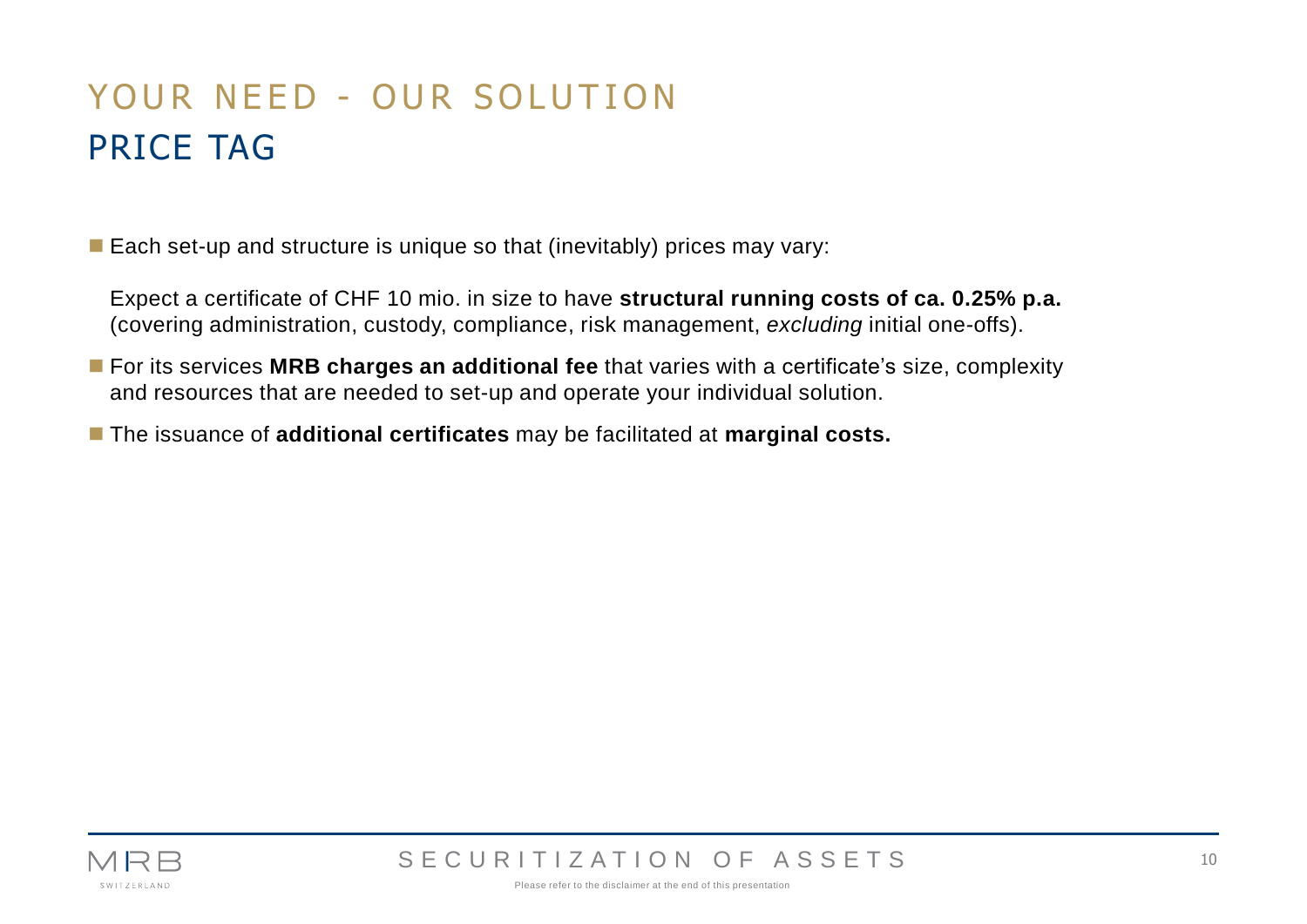### YOUR NEED - OUR SOLUTION OTHER SERVICES

- Licensed by FINMA (Swiss Financial Markets Regulator) as a fund manager (since 2009).
- Licensed by FINMA as a **representative of foreign funds in Switzerland.**
- Investment management for Swiss pension schemes.
- Investment management for existing funds or managed accounts (co-, sub- or fund management).
- **Re-domiciliation of funds** (e. g. from Cayman Islands to Liechtenstein).
- **Access to MRB's network** of fund investors.

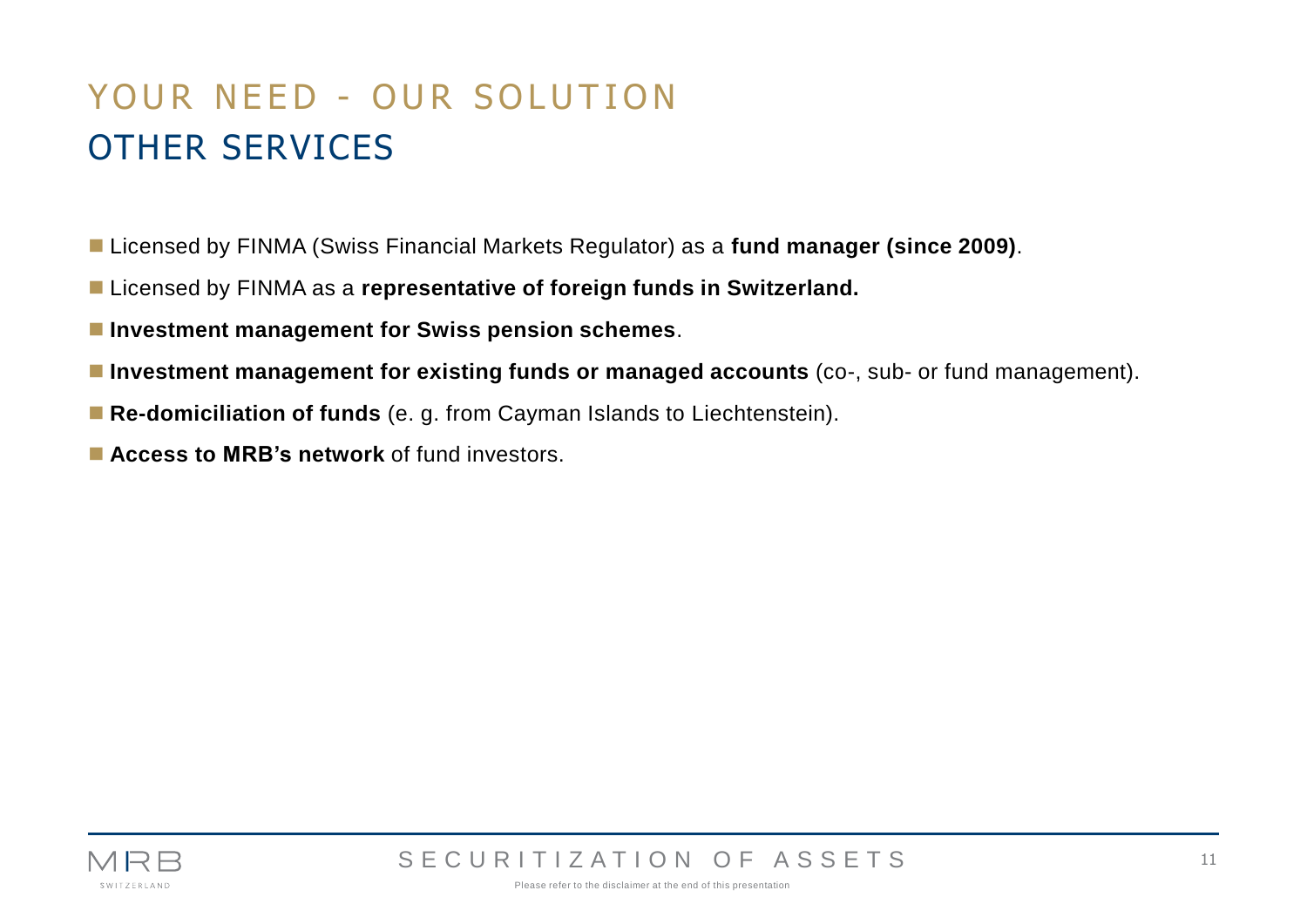### **CONTACT**

MRB



MRB Vermögensverwaltungs AG - Fraumünsterstr. 11 - 8001 Zurich - Switzerland www.mrbpartner.ch - info[@mrbpartner.ch](mailto:mt@mrbpartner.ch) - T +41 44 454 25 71



S E C U R I T I Z A T I O N O F A S S E T S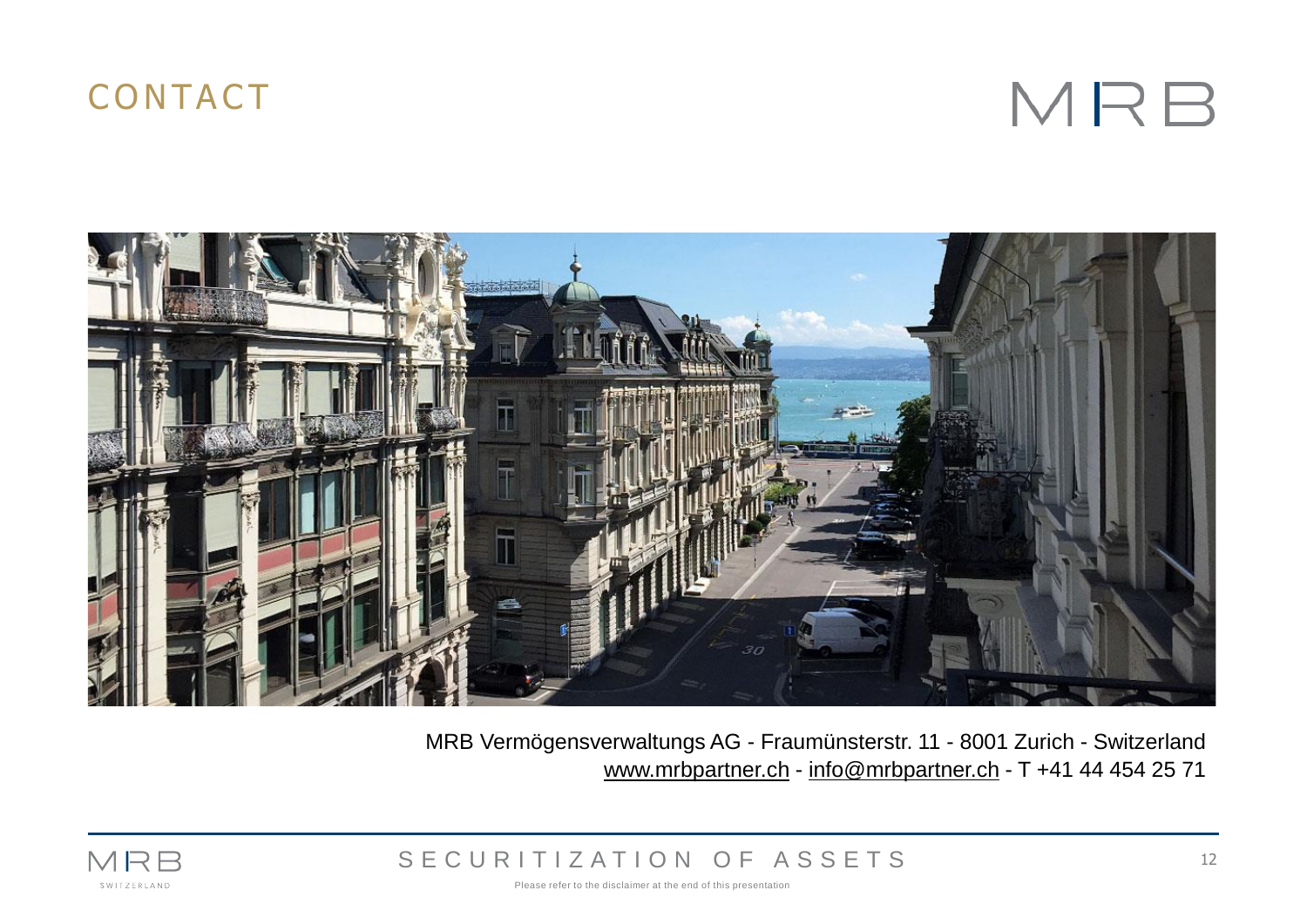# MR

Herzlichen,